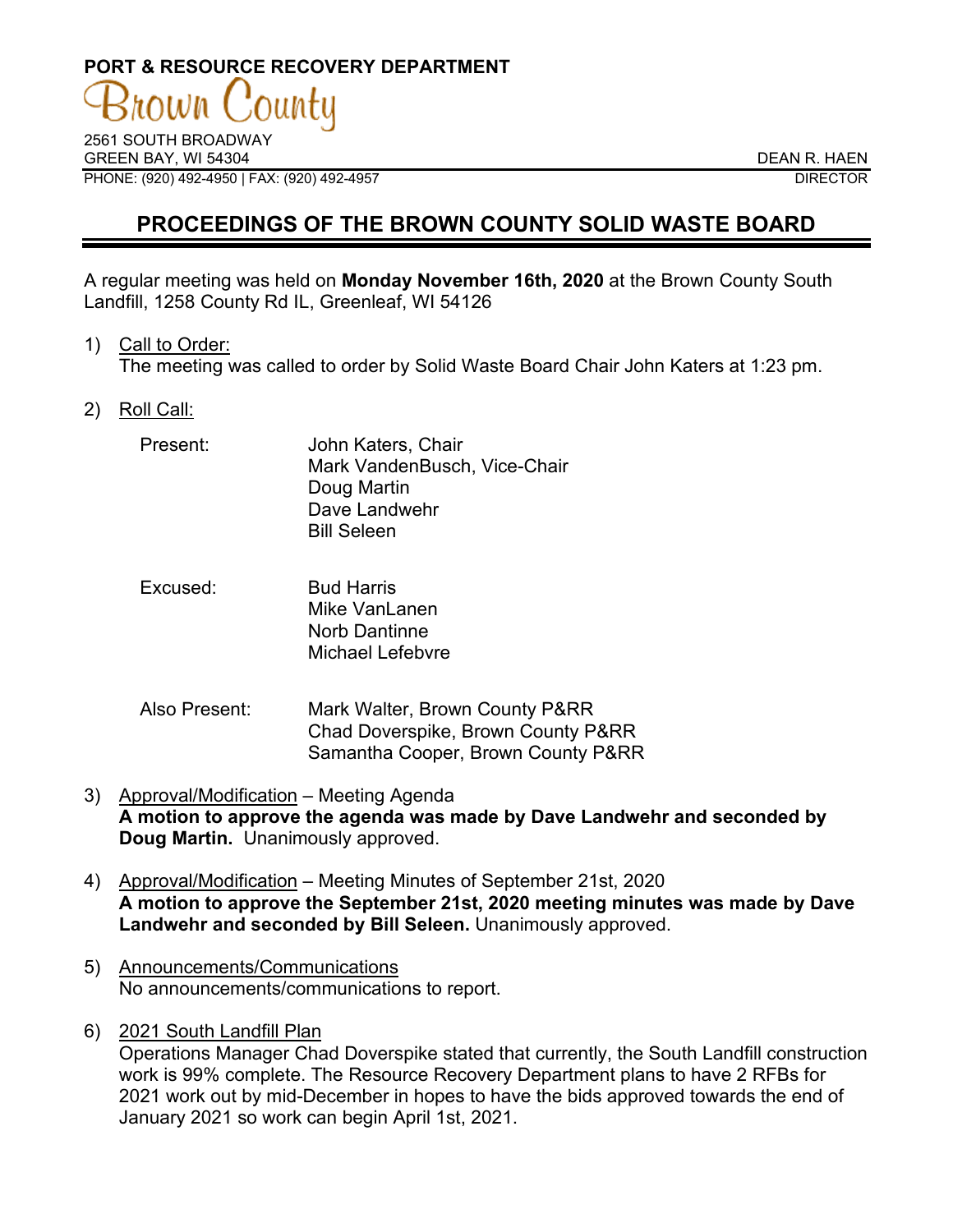7) Recycling Center Push Wall Upgrade RFB

Business Manager Mark Walter explained that two bids were received that were identical so the County gave them both the option to reduced their price. One company was able to complete the work yet this winter with a 3% reduction from their originally quoted price.

#### **A motion to award the Recycling Center Push Wall Upgrade Bid to MJI Building Services' revised bid for the amount of \$45,105 was made by Dave Landwehr and seconded by Doug Martin.** Unanimously approved.

#### 8) Leachate Unloading Station Tank Installation Bid

Mr. Doverspike stated that the department asked for two different prices for work done between both December 2020 – March 2021 and April 2021 – June 2021. It is the department's recommendation to schedule the work for the winter to reduce the amount of work needing to be done in the summer of 2021.

**A motion to award the Leachate Unloading Station Tank Installation Bid to Kip Gulseth for the amount of \$48,875 for the Dec 2020-Mar 2021 timeframe was made by Dave Landwehr and seconded by Doug Martin.** Unanimously approved.

## 9) Director's Report

Mr. Walter & Mr. Doverspike updated the Solid Waste Board on the following topics:

#### **South Landfill**

- 2021 scale house, maintenance buildings, asphalt, concrete and the drop-off unloading area are prepared to be bid out
- Phase one construction of clay liner, geosynthetic liner, leachate lines, leachate tank, and groundwater gradient pumps are being finalized for bidding purposes
- 2020 Security fence, excavation and gravel work is done
- Leachate discharge agreement discussions with Town of Ledgeview will be beginning
- Staff has been communicating with the town of Holland attorney on amending the Landfill Siting Agreement to reflect current private well sampling methods and parameter lists delayed due to COVID-19. Brown County would also like the town of Holland to consider earlier operating hours for the benefit of reduced truck traffic during normal travel times.
- Providing fiber optics to the site is proving to be complicated. A study will be conducted to identify the lowest cost over 10 years of providing service. Staff is hoping we can find private partners to cost share.

#### **Digester**

• Staff has provided Dynamics with the following data; soil, wetlands, fencing, and other data for them to determine the proposed location of the manure pipe proposed to run north-south in the ATC easement. Dynamics has provided a draft pipe location and Brown County will be responding to their draft locations. Final draft easement will need County Board approval.